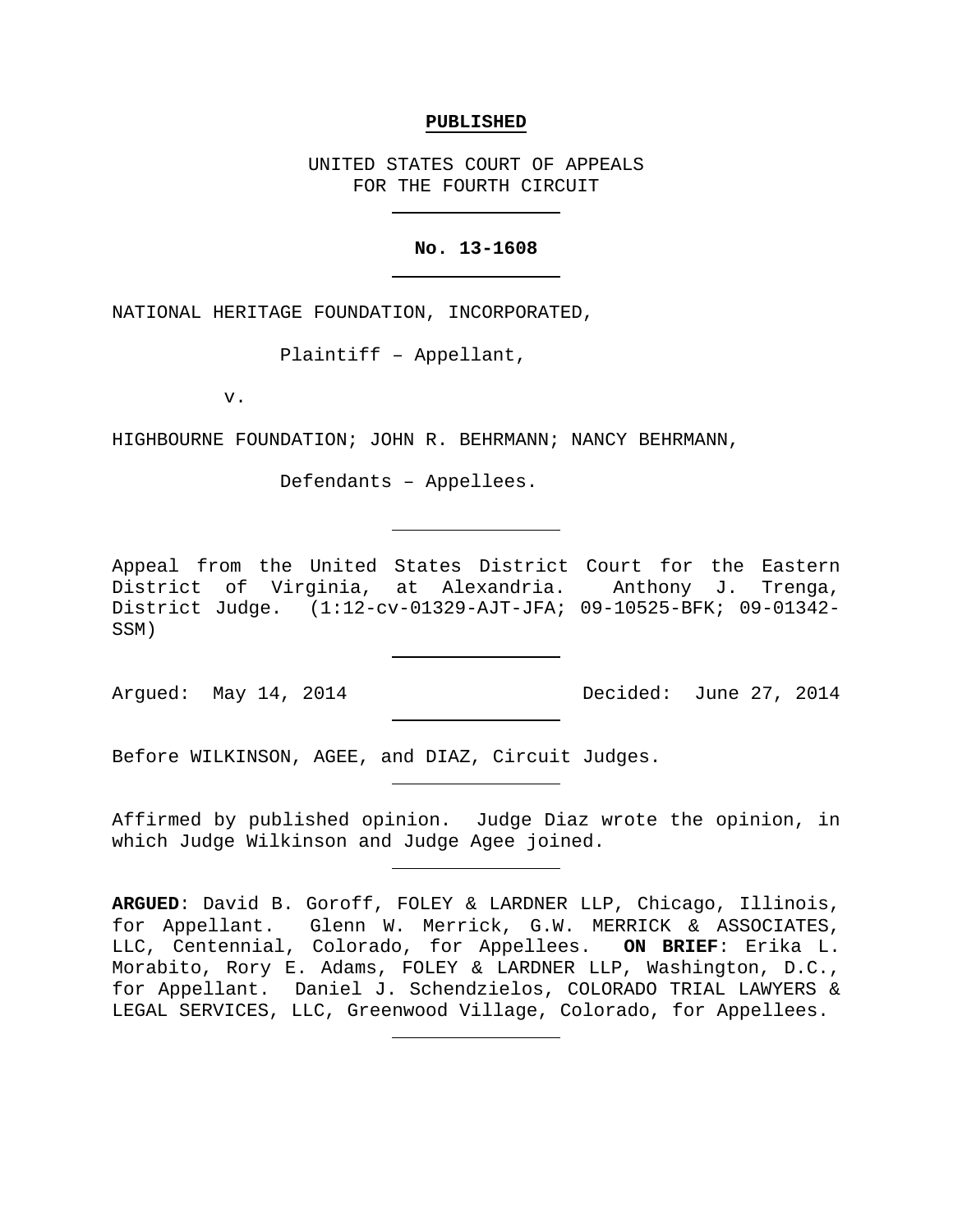DIAZ, Circuit Judge:

On remand following an earlier appeal in this case, a bankruptcy court ruled that the non-debtor release provision in National Heritage Foundation's Chapter 11 reorganization plan was unenforceable. The district court affirmed. On appeal to this court, NHF argues that the courts below erred, claiming that the facts and circumstances surrounding its bankruptcy are sufficiently unique to justify the release. Finding insufficient evidence to support NHF's contentions, we affirm.

I.

A detailed recitation of the facts underlying this case is contained in our previous opinion, Behrmann v. National Heritage Foundation, Inc., 663 F.3d 704 (4th Cir. 2011) (NHF I). We recite only those facts relevant to this appeal.

NHF is a non-profit public charity<sup>[1](#page-1-0)</sup> that administers and maintains Donor-Advised Funds. These are funds in which donors relinquish all right and interest in the assets they donate. The sponsoring charitable organization--in this case, NHF--owns and controls all of the donated assets, although donors retain

<span id="page-1-0"></span> $1$  In November 2011, the IRS revoked NHF's status as a section 501(c) public charity.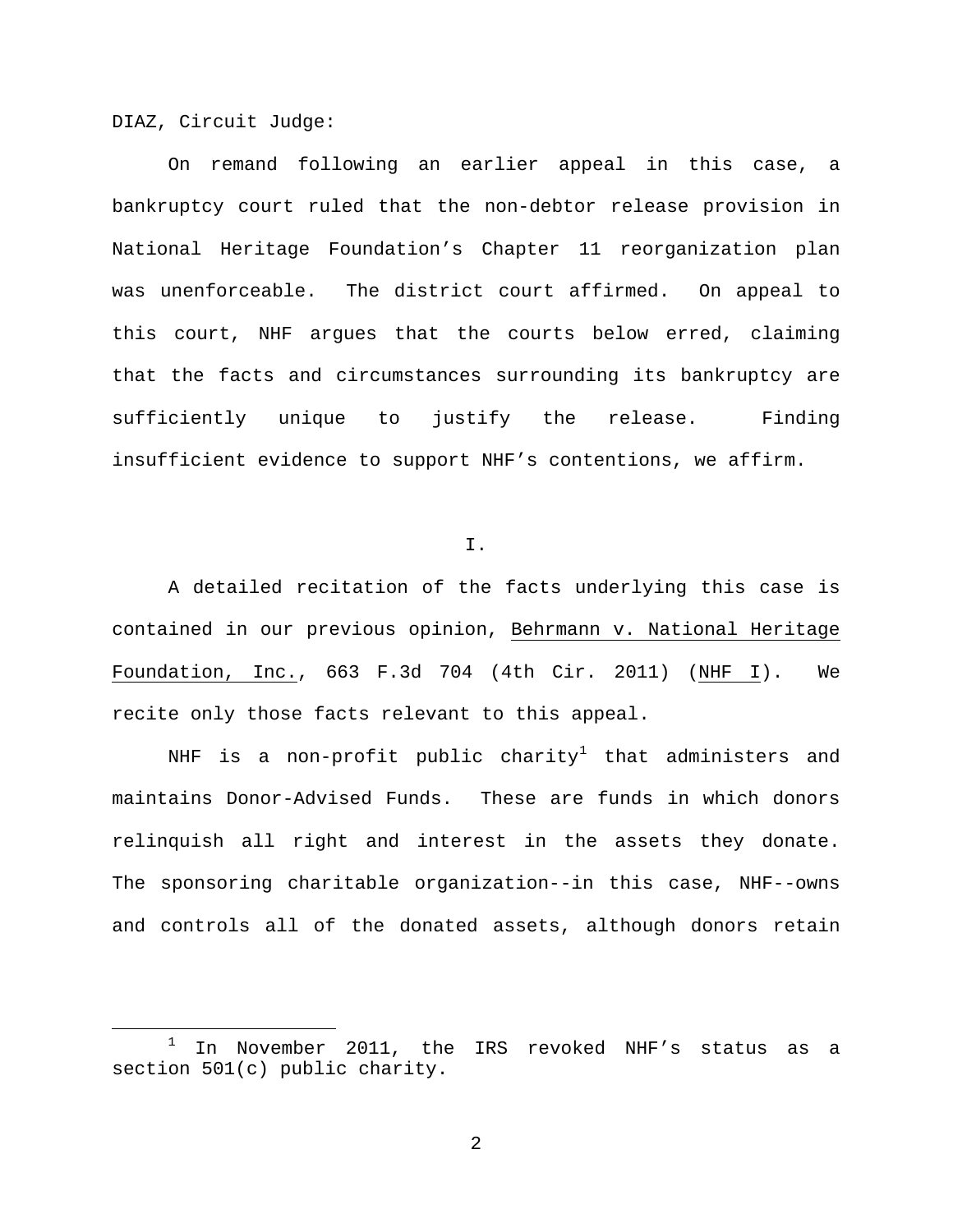the right to make non-binding recommendations regarding the use of the assets.

In 2009, NHF filed a voluntary petition for reorganization under Chapter 11 of the Bankruptcy Code after a state court entered a multimillion dollar judgment against it. After multiple revisions, the bankruptcy court approved NHF's Fourth Amended and Restated Plan of Reorganization (the "Plan"). The Plan contained a Non-Debtor Release Provision covering NHF; the Official Committee of Unsecured Creditors (the "Committee") and its members; any designated representatives of the Committee; and any officers, directors, or employees of NHF, the Committee, or their successors and assigns (collectively, the "Released Parties"). The Release Provision provided that the Released Parties

shall not have or incur, and are hereby released from, any claim, obligation, cause of action, or liability to any party in interest who has filed a claim or who was given notice of the Debtor's Bankruptcy Case (the "Releasing Parties") for any act or omission before or after the Petition Date through and including the Effective Date in connection with, relating to, or arising out of the operation of the Debtor's business, except to the extent relating to the Debtor's failure to comply with its obligations under the Plan.

 $J.A. 1059.<sup>2</sup>$  $J.A. 1059.<sup>2</sup>$  $J.A. 1059.<sup>2</sup>$ 

<span id="page-2-0"></span> $2$  The Plan also contained an Exculpation Provision, barring suits against the Released Parties for any acts or omissions in connection with the bankruptcy, and an Injunction Provision, enjoining suits in violation of either the Release or (Continued)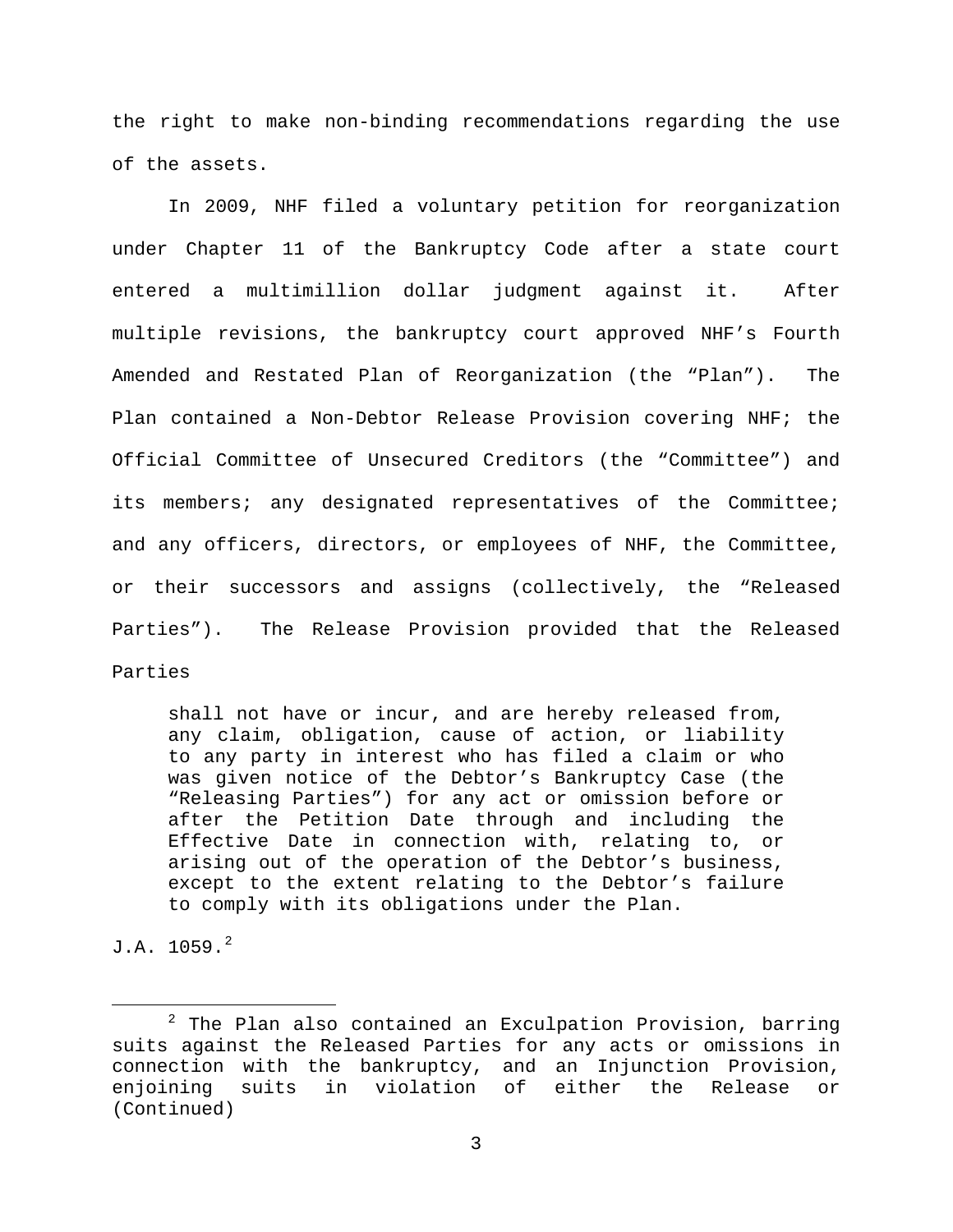Certain NHF donors--the appellees in this case--challenged the Plan's confirmation on the ground that the Release Provision was invalid. The district court affirmed the bankruptcy court's confirmation of the Plan.

On the first appeal, we vacated that portion of the district court's judgment affirming the Release Provision, holding that the bankruptcy court failed to make sufficient factual findings to support its conclusion that the Release Provision was essential. See NHF I, 663 F.3d at 712-13. Although we reiterated this circuit's longstanding rule that non-debtor releases may be enforced in appropriate circumstances, we cautioned that they should only be approved "cautiously and infrequently." Id. at 712. To determine whether such circumstances exist, we directed the bankruptcy court to consider the six substantive factors enumerated in Class Five Nevada Claimants v. Dow Corning Corp. (In re Dow Corning Corp.), 280 F.3d 648 (6th Cir. 2002). These include whether:

Ĩ.

Exculpation Provision. The bankruptcy court upheld the Exculpation Provision, see In re Nat'l Heritage Found., Inc., 478 B.R. 216, 234 (Bankr. E.D. Va. 2012), a decision that neither party challenged. It also approved the Injunction Provision, but only to the extent that it enforced the Exculpation Provision and not the Release Provision. See id. Based on our holding that the Release Provision is unenforceable, we find no error in that judgment.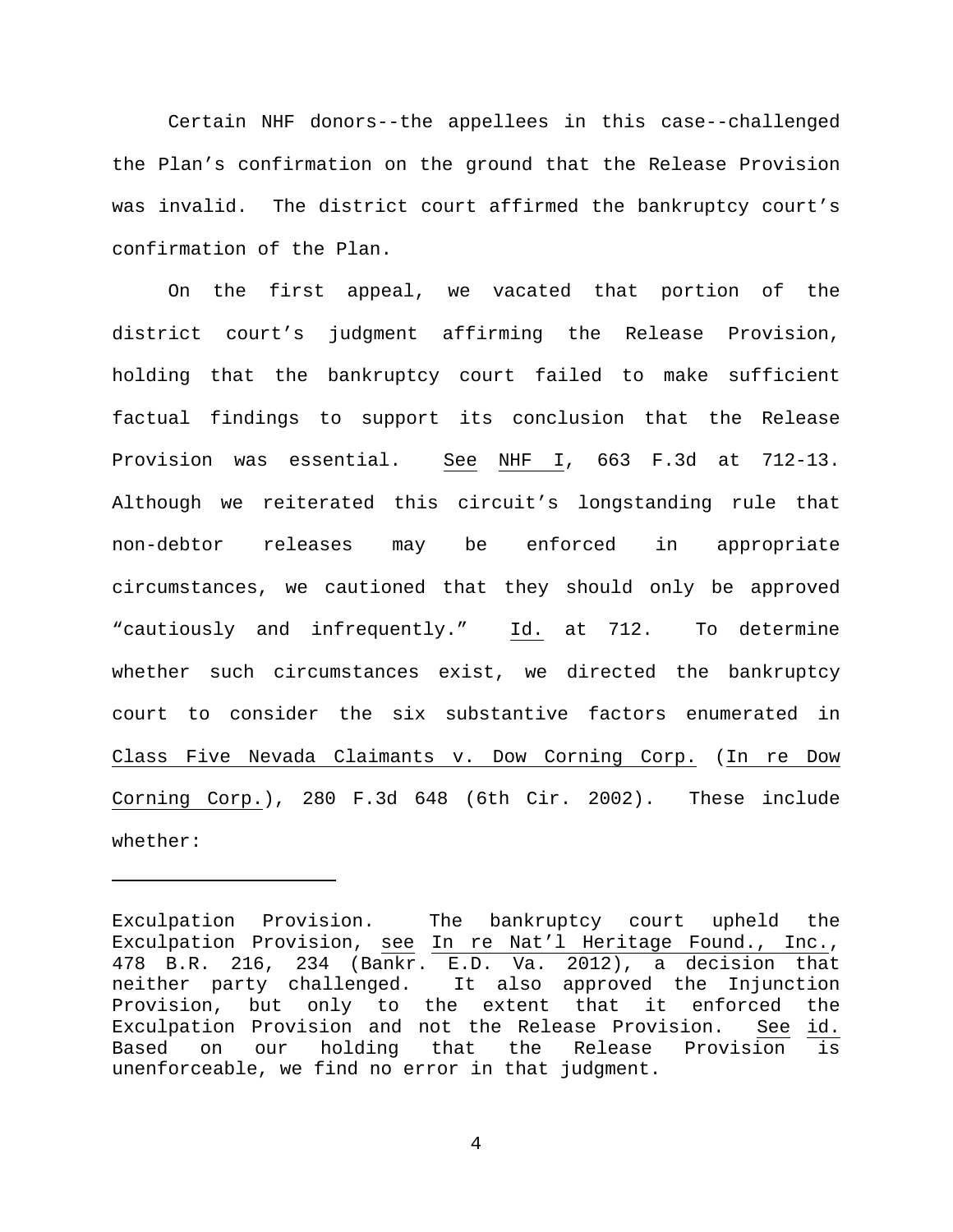(1) There is an identity of interests between the debtor and the third party . . . ; (2) The non-debtor<br>has contributed substantial assets to the has contributed substantial assets to the reorganization; (3) The injunction is essential to reorganization  $\ldots$  ,  $(4)$  The impacted class, or classes, has overwhelmingly voted to accept the plan; (5) The plan provides a mechanism to pay for all, or substantially all, of the class or classes affected by the injunction; [and] (6) The plan provides an opportunity for those claimants who choose not to settle to recover in full.

Id. at 658. On remand, we instructed the bankruptcy court--"if the record permits it--to set forth specific factual findings supporting its conclusions" that the Release Provision in NHF's Plan was valid. NHF I, 663 F.3d at 713.

A different bankruptcy court judge considered the case on remand. That court gave the parties the option of reopening the record to present more evidence, but they declined to do so. Reviewing the then-existing record, the bankruptcy court made factual findings with respect to each of the Dow Corning factors. It concluded that only one factor--an identity of interests between NHF and the Released Parties--clearly weighed in favor of NHF, and it declared the Release Provision unenforceable. See In re Nat'l Heritage Found., Inc., 478 B.R. 216, 232 (Bankr. E.D. Va. 2012). The district court affirmed the bankruptcy court's ruling. See Nat'l Heritage Found., Inc. v. Behrmann, No. 1:12-cv-1329, 2013 WL 1390822, at \*9 (E.D. Va. Apr. 3, 2013). NHF timely appealed.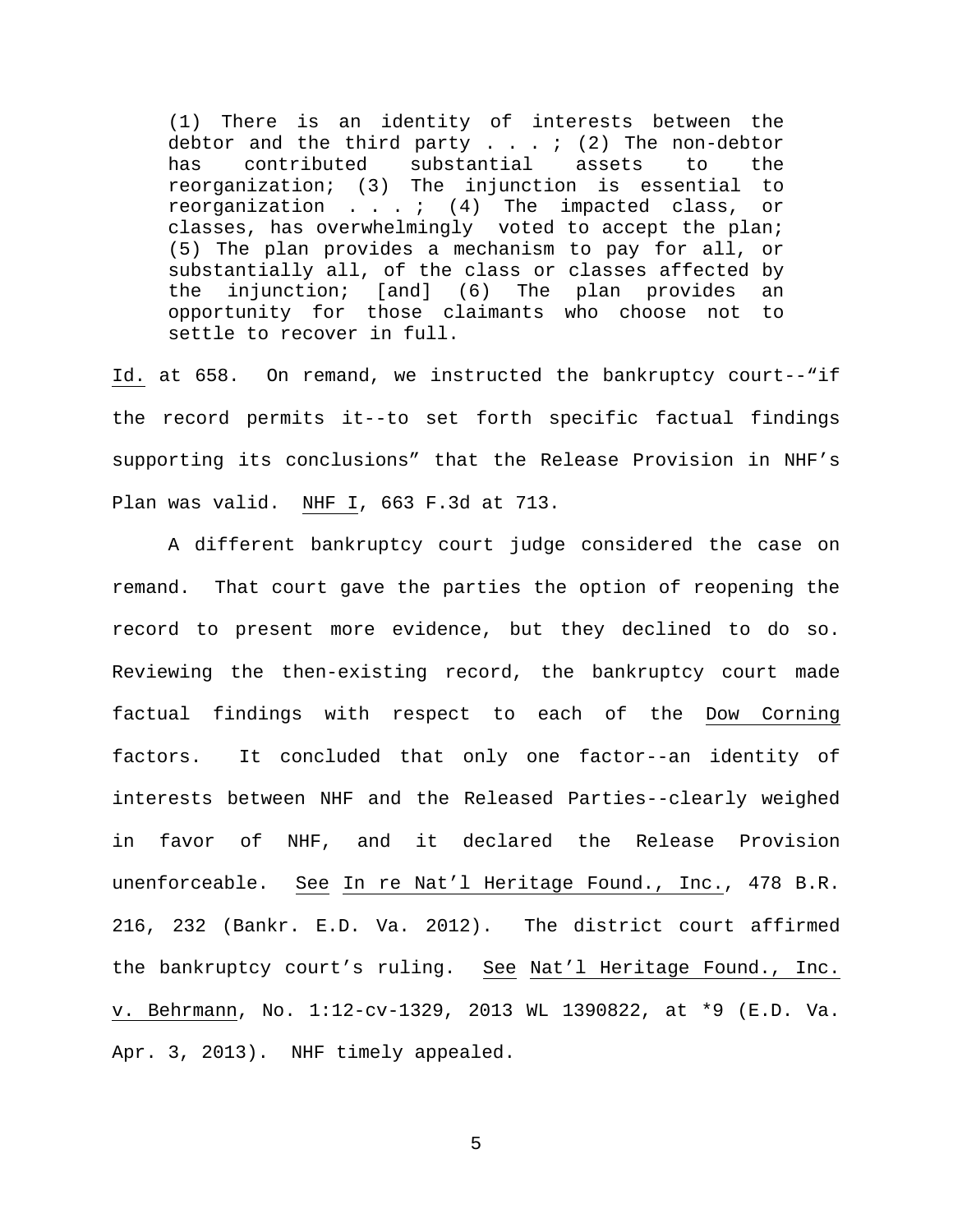We review the legal conclusions of the bankruptcy court and district court de novo. Gold v. First Tenn. Bank Nat'l Ass'n (In re Taneja), 743 F.3d 423, 429 (4th Cir. 2014). Like the district court below, we review the bankruptcy court's factual findings for clear error. Id.<sup>[3](#page-5-0)</sup>

A.

Based on the record before us, we conclude that NHF has failed to carry its burden of proving that the facts and circumstances of this case justify the Release Provision. Like the courts below, we consider the evidence with respect to each Dow Corning factor in turn.

<span id="page-5-0"></span><sup>&</sup>lt;sup>3</sup> Relying on Henry A. Knott, Co. v. Chesapeake & Potomac Telephone Co. of West Virginia, 772 F.2d 78 (4th Cir. 1985), NHF argues that the district court should have reviewed the bankruptcy court's factual findings on remand de novo. In Henry A. Knott, we held that a de novo hearing may be required before a successor judge "if the case requires the trier of fact to make credibility determinations concerning the testimony of<br>witnesses." Id. at 85. Here, however, there was only one Id. at 85. Here, however, there was only one witness, Janet Ridgely, and her credibility was not in dispute. Rather, both courts simply found her testimony insufficient to support the Release Provision even if fully credited. Given this, we see no reason why the district court was required to depart from the general rule that the bankruptcy court's "[f]indings of fact, whether based on oral or documentary evidence, shall not be set aside unless clearly erroneous." Fed. R. Bankr. P. 8013.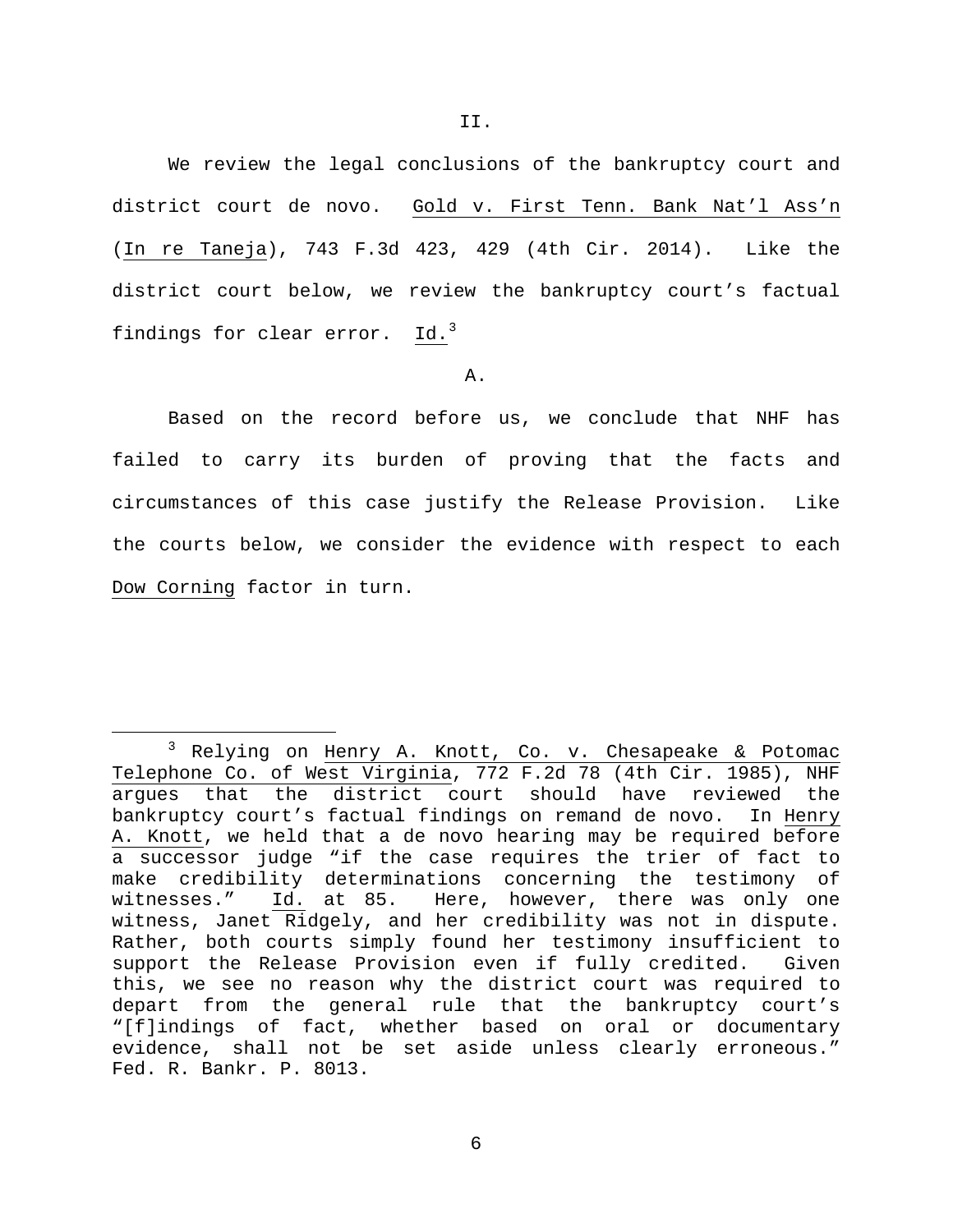Under the first Dow Corning factor, a court must consider whether there is an identity of interests--usually an indemnity obligation--between the debtor and the released parties. A nondebtor release may be appropriate in such circumstances because a suit against the non-debtor may, "in essence, [be] a suit against the debtor" that risks "deplet[ing] the assets of the estate." NHF I, 663 F.3d at 711 (quoting In re Dow Corning, 280 F.3d at 658).

We conclude that NHF has demonstrated an identity of interests between itself and the Released Parties. Under the terms of its bylaws, NHF must advance legal expenses and indemnify its officers and directors for "any action . . . in which such person may be involved by reason of his being or having been a director or officer of" NHF. J.A. 868. No security is required to ensure the covered parties repay NHF for any advanced expenses. See also In re Nat'l Heritage Found., 478 B.R. at 227-28 (describing the scope of NHF's indemnification provisions). Such an expansive indemnity obligation is sufficient to satisfy the first Dow Corning factor.

# 2.

The second Dow Corning factor required NHF to demonstrate that the Released Parties made a substantial contribution of

7

1.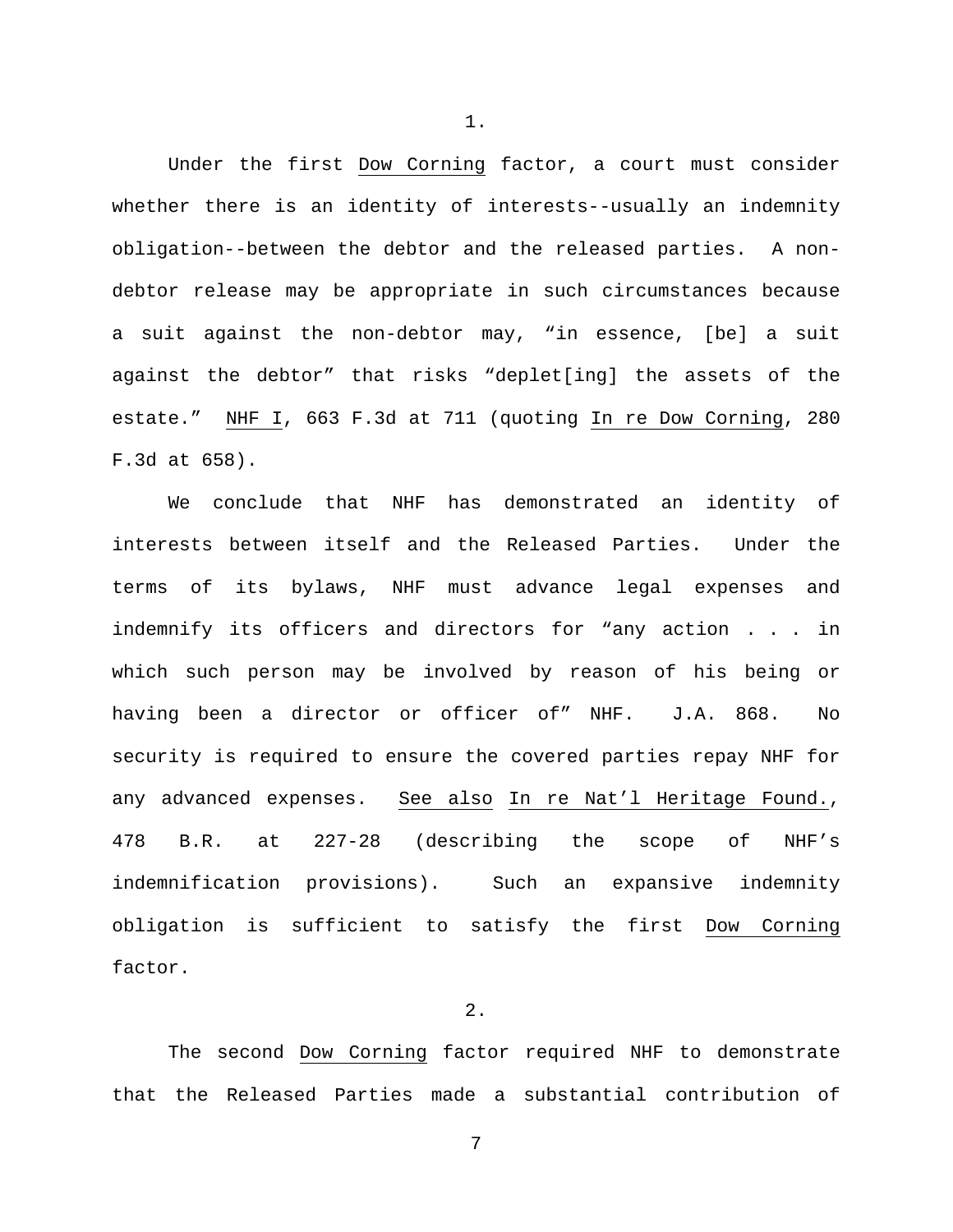assets to its reorganization. NHF I, 663 F.3d at 711. In effect, this factor ensures that in order for a Released Party to achieve that status, it must have provided a cognizable and valid contribution to the debtor as part of the debtor's reorganization.

None of the Released Parties in this case made any financial contribution to the reorganization. NHF nonetheless argues that its officers and directors satisfied this requirement by promising to continue serving NHF.

As an initial matter, there is no evidence in the record to support NHF's assertion that its officers and directors actually promised to continue serving NHF.<sup>[4](#page-7-0)</sup> Even if such a promise had been made, we find no error in the district court's conclusion that it would not constitute a substantial contribution of assets in this case. As the bankruptcy court found, NHF's "officers and directors, all of whom are insiders, performed their duties either because they were paid to do so (in the case of the officers), or because they had a fiduciary obligation to do so (in the case of the directors)." In re Nat'l Heritage Found., 478 B.R. at 229. Under these circumstances, the Released Parties did not provide meaningful consideration for

<span id="page-7-0"></span> $4$  The departure of Dr. John T. Houk, NHF's former CEO, seems to belie such a claim.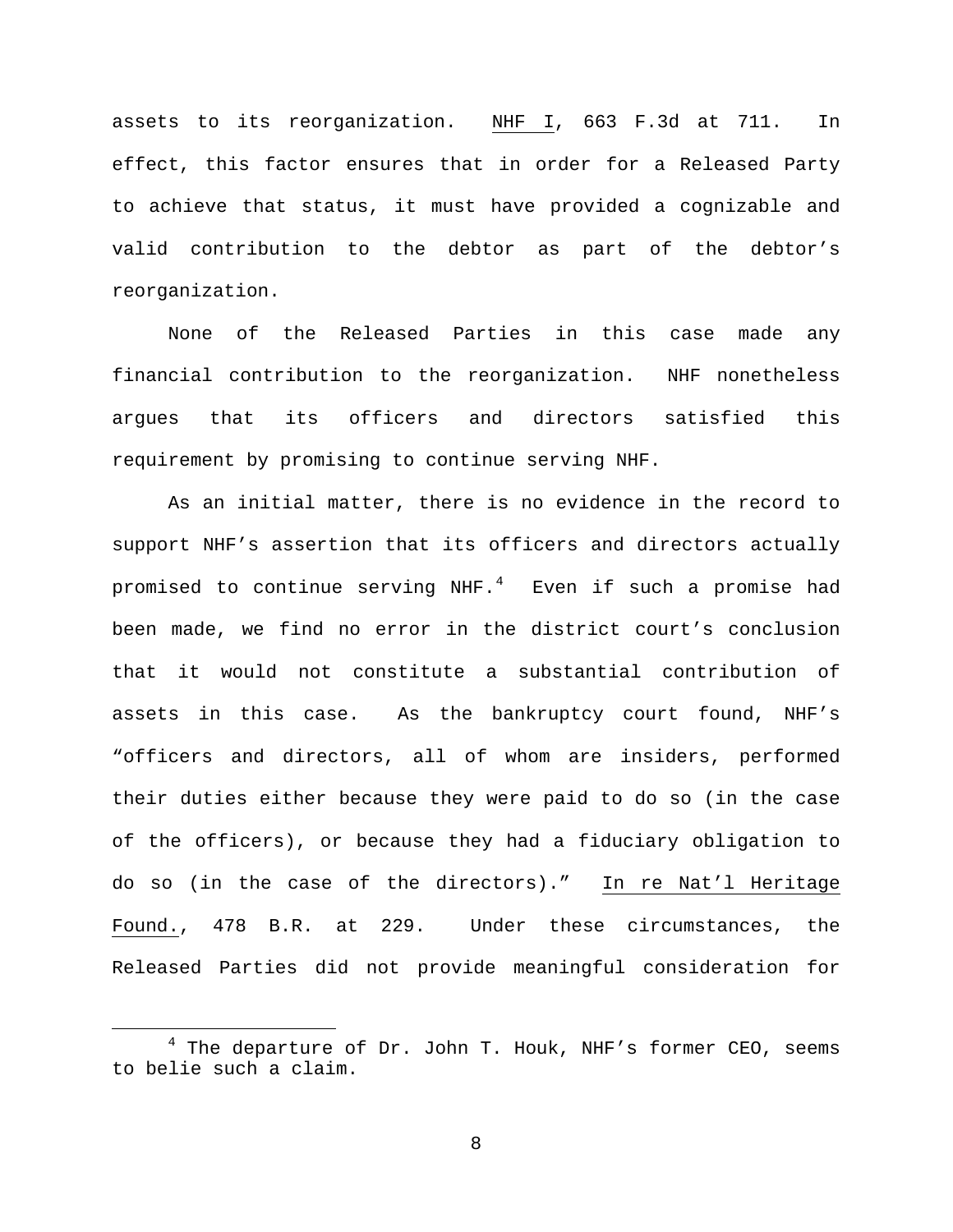their release from liability. Cf. In re SL Liquidating, Inc., 428 B.R. 799, 804 (Bankr. S.D. Ohio 2010) (concluding that directors and officers did not make a substantial contribution when their "described efforts . . . [were] consistent with their preexisting fiduciary duties and job responsibilities"). The absence of such consideration weighs against NHF's Release Provision.

3.

The third Dow Corning factor also counsels against the Release Provision. To satisfy this factor, a debtor must demonstrate that the non-debtor release is "essential" to its reorganization, such that "the reorganization hinges on the debtor being free from indirect suits against parties who would have indemnity or contribution claims against the debtor." NHF I, 663 F.3d at 711-12 (quoting In re Dow Corning, 280 F.3d at 658).

NHF primarily contends that the risk of litigation from its donors, whose numbers run in the thousands, renders the Release Provision essential, as NHF would likely have to indemnify its officers and directors for their legal expenses should such suits arise.

Although we are sympathetic to NHF's concern about the possibility of donor suits, the evidence does not suggest that its reorganization is doomed without the Release Provision. NHF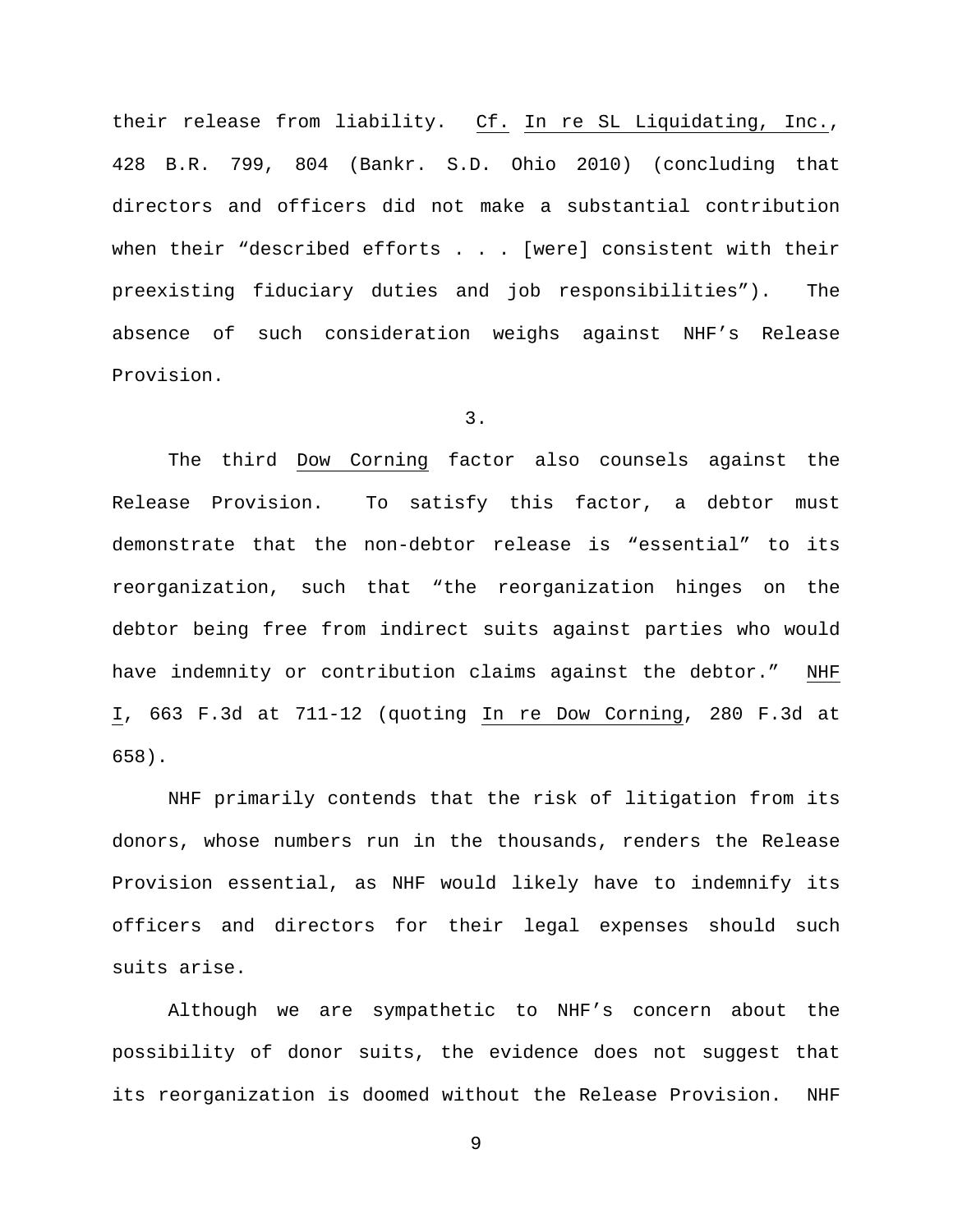has provided little to no evidence regarding the number of likely donor claims, the nature of such claims, or their potential merit. NHF's vice president, Janet Ridgely, stated that NHF insiders are concerned about donors bringing suit, but that is simply too vague to substantiate the risk of litigation. Cf. In re Dow Corning Corp., 287 B.R. 396, 411 (E.D. Mich. 2002) (finding a release provision essential when more than 14,000 lawsuits had already been filed against a non-debtor).<sup>[5](#page-9-0)</sup>

Nor does the fact that a prior judgment against NHF was, by itself, sufficient to trigger bankruptcy establish that donor litigation, should it materialize, would imperil NHF's reorganization. Based on the dearth of evidence in the record, we can only speculate as to the potential impact of any donor suits on NHF's financial bottom line.

NHF also argues that the Release Provision is essential because its current officers and directors may refuse to serve without such a release. In support, it points to Ridgely's

<span id="page-9-0"></span><sup>&</sup>lt;sup>5</sup> We recognize that the Behrmanns, the appellees in this case, filed a fraud action against NHF and its officers and directors, notwithstanding a stay leaving the Release Provision in effect. But the mere fact that a single donor suit has been filed does not establish that NHF will face a flood of litigation without the Release Provision. We also note that the district court ordered the dismissal of the Behrmanns' action and required them to pay attorney's fees to NHF. See In re Nat'l Heritage Found., Inc., \_\_\_ B.R. \_\_, 2014 WL 1783943, at \*9-\*10, \*18-\*19 (E.D. Va. May 5, 2014).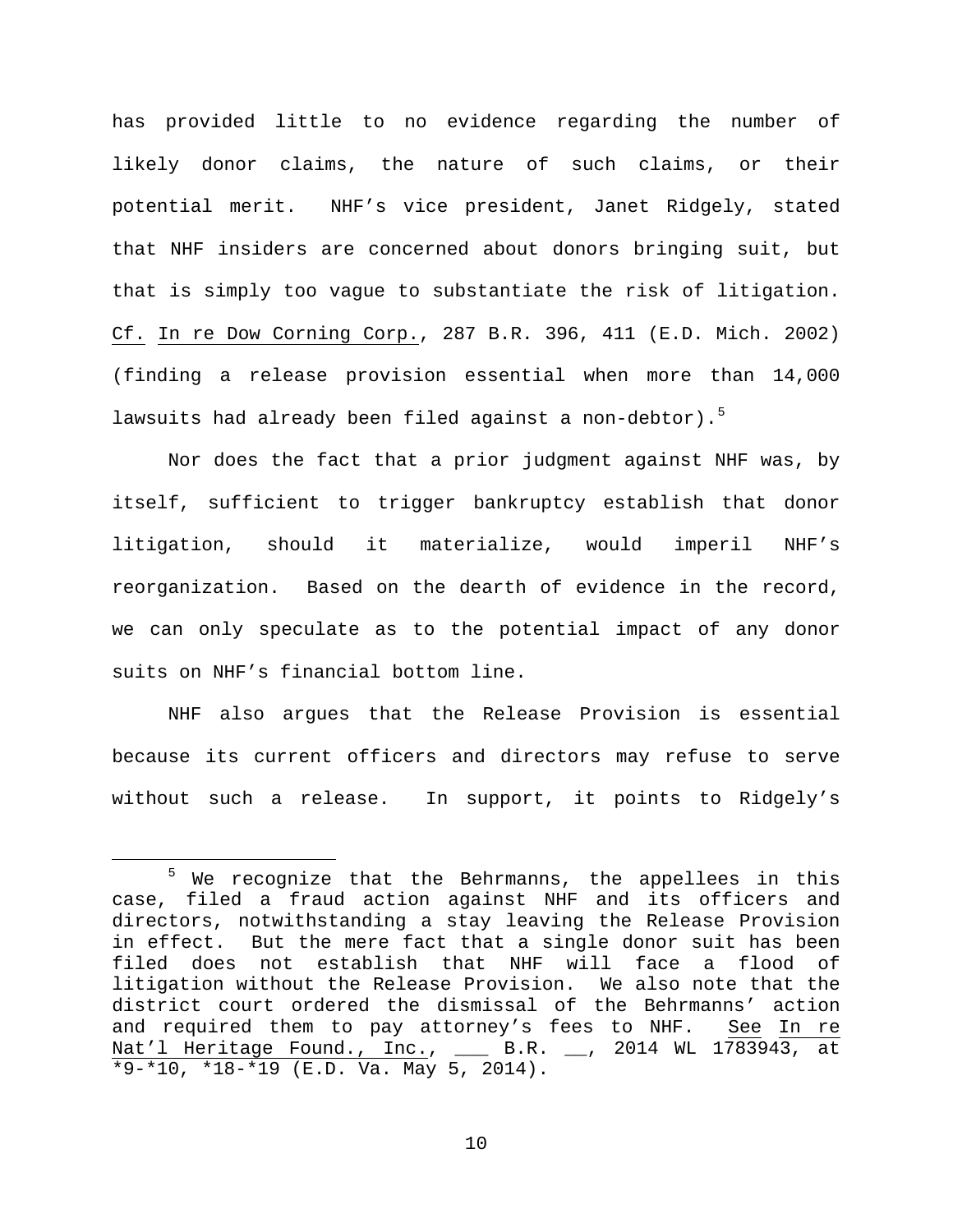testimony that the continued service of NHF's officers and directors is critical to the reorganization, and that a fear of third-party suits "might render [them] unwilling to serve." J.A. 949.

We find no error in the bankruptcy court's finding that the risk of officer-and-director flight in this case is minimal. Although not irrelevant, Ridgely's statement is hardly conclusive evidence that NHF's officers and directors would leave without the Release Provision. And as the bankruptcy court noted, the risk of NHF's insiders "abandon[ing] ship" is particularly low, given that most of them are members of a single family. In re Nat'l Heritage Found., 478 B.R. at 229.

The bankruptcy court also correctly found that the Release Provision itself provides little inducement for these individuals to stay. NHF's insiders have already been exposed to whatever liability they may have for their pre-petition conduct, and the release does not shield them from liability going forward. And even if NHF's officers and directors do leave, NHF has not suggested that it would face difficulty recruiting new personnel. See id. at 230-31.

If this failure of proof were not enough, the severability clause contained in NHF's Reorganization Plan cements our view that the Release Provision is not essential. That clause provides that the Plan would remain in effect "[s]hould any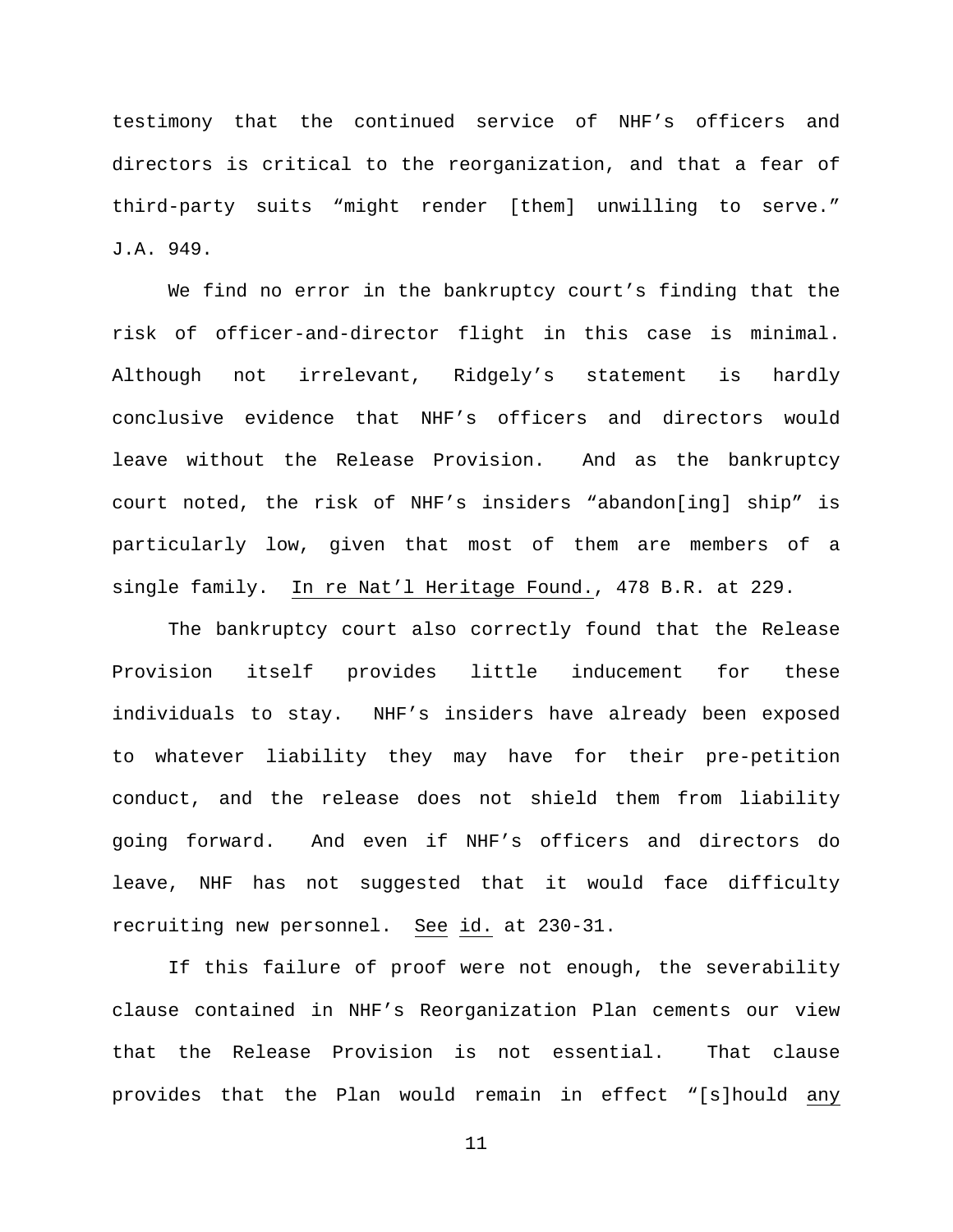provision in this Plan be determined to be unenforceable." J.A. 643 (emphasis added). As we have already concluded, such language "suggests that the plan would remain viable absent the Release Provision[]." NHF I, 663 F.3d at 714.

Under these circumstances, we do not believe NHF has carried its burden of demonstrating that the Release Provision is essential to its reorganization. This failure weighs strongly against the validity of the Release Provision.

4.

To satisfy the fourth Dow Corning factor, NHF was required to prove that the class or classes affected by the Release Provision overwhelmingly voted in favor of the Plan.<sup>[6](#page-11-0)</sup> Id. at 712.

In this case, the Release Provision most directly impacted the class of individuals who made donations to NHF's Donor-Advised Funds (the "donor class"). Under applicable bankruptcy rules, the donor class's support for the Plan was presumed without a formal vote because, under its terms, donor claims were eligible for full payment with interest. NHF maintains that the donor class's presumed support for the plan weighs in

<span id="page-11-0"></span> $6$  Appellees argue that NHF has waived argument with respect to the last three Dow Corning factors because it did not address them below. As NHF would not prevail on the merits anyway, we need not resolve this question.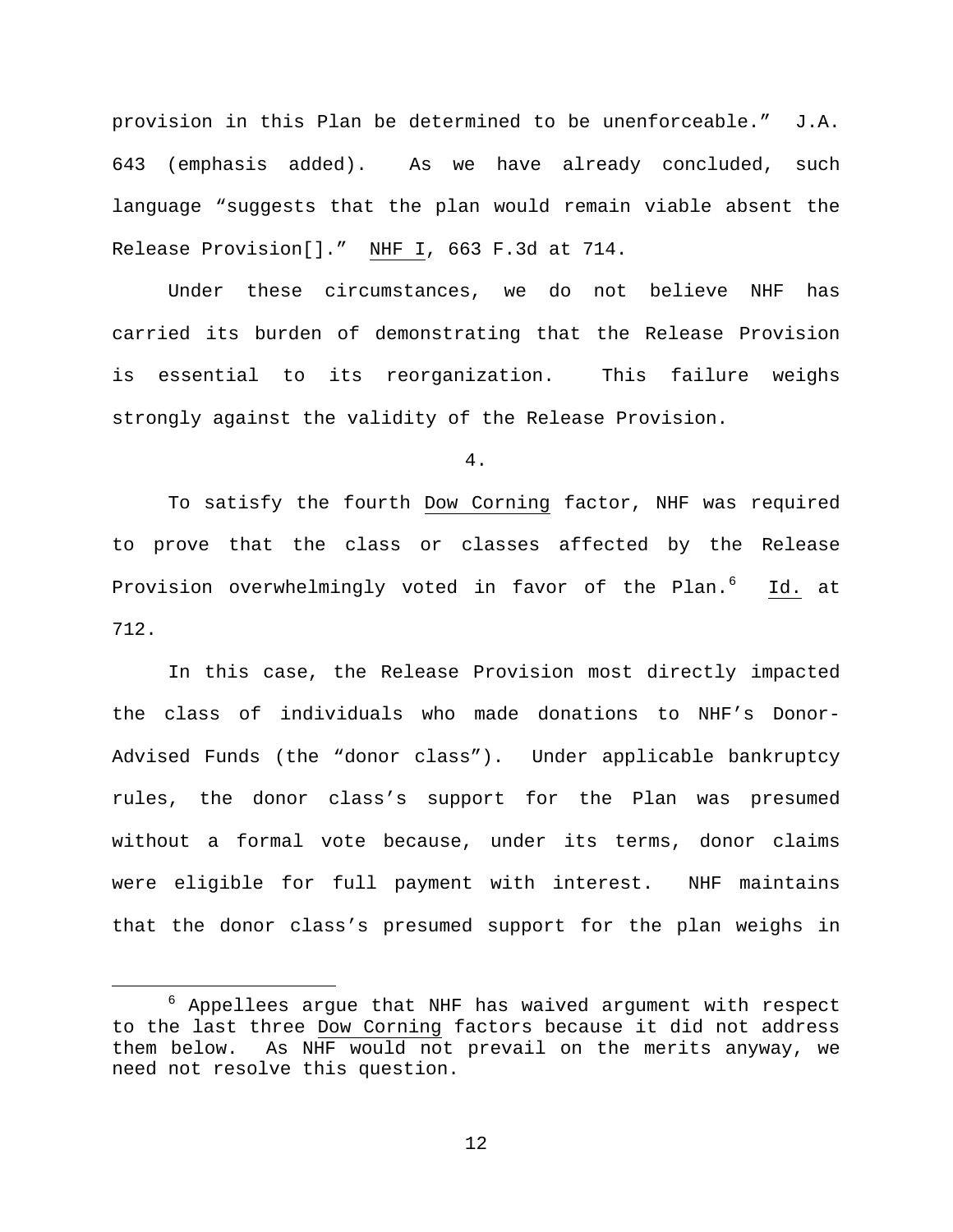favor of the Release Provision, and that, regardless, the class's support for the Plan is irrelevant because its donors are not actually creditors.

We recognize that there is some uncertainty regarding whether an unimpaired class's presumed support for a reorganization plan is sufficient to satisfy this Dow Corning factor. As a legal matter, the bankruptcy court was entitled to presume the donor class's support because their claims were unimpaired. See 11 U.S.C. § 1126(f) ("[A] class that is not impaired under a plan, and each holder of a claim or interest of such class, are conclusively presumed to have accepted the plan, and solicitation of acceptances with respect to such class . . . is not required."). But the power to authorize non-debtor releases is rooted in a bankruptcy court's equitable authority. See Menard-Sanford v. Mabey (In re A.H. Robins Co.), 880 F.2d 694, 701 (4th Cir. 1989). Here, the equities weigh against NHF, as the class most affected by the Release Provision was not given the opportunity to accept or reject the plan. Cf. In re Specialty Equip. Cos., 3 F.3d 1043, 1047 (7th Cir. 1993) (finding releases consensual and valid when "each creditor could choose to grant, or not to grant, the release irrespective of the vote of the class of creditors or interest holders of which he or she is a member," meaning that "a creditor who . . .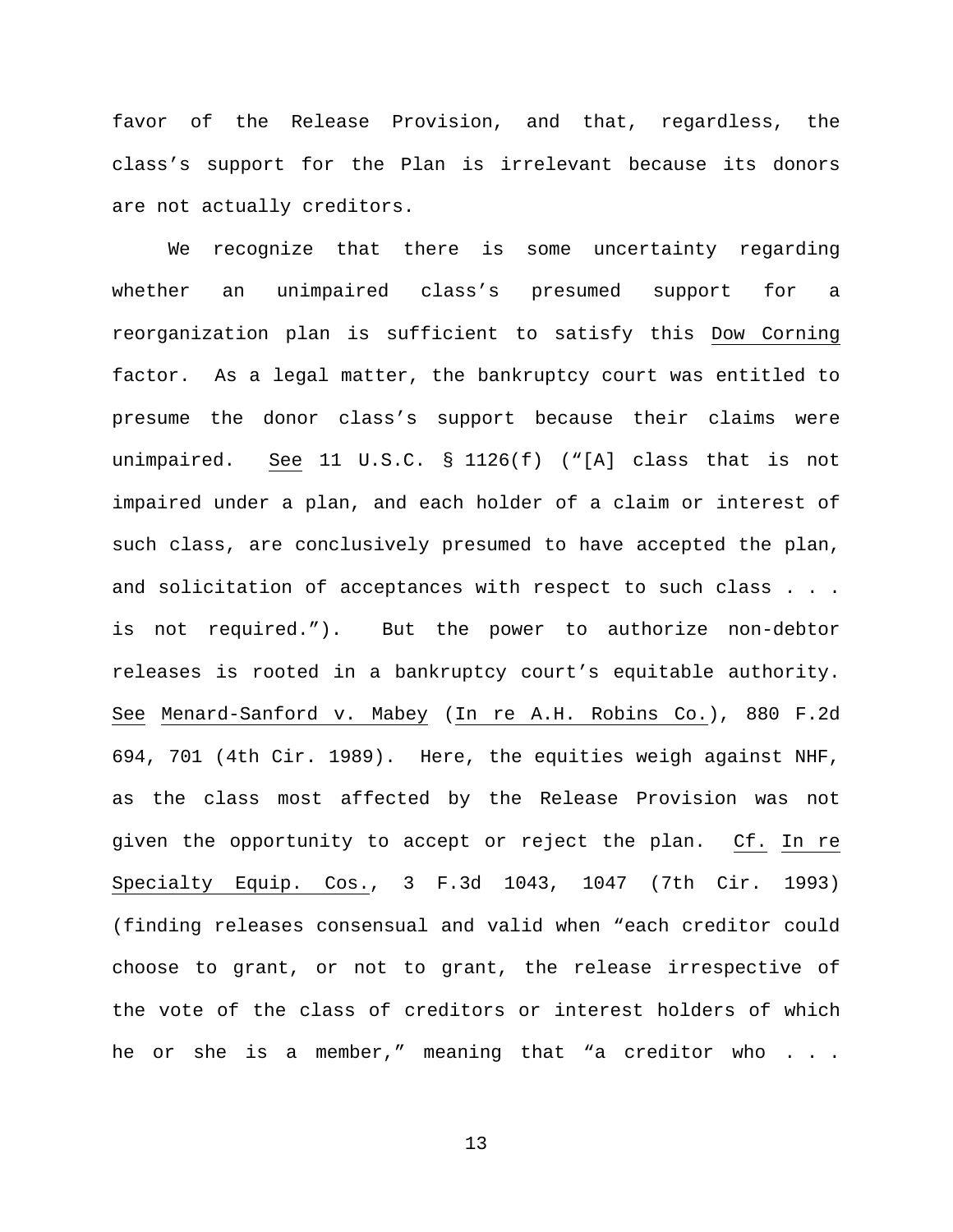abstains from voting may still pursue any claims against thirdparty nondebtors").

In any event, we need not resolve this question today. Even if NHF is correct, this factor only marginally weighs in its favor, and it would not alter our ultimate conclusion that NHF has failed to demonstrate that the circumstances warrant the Release Provision. Creditor support does not make up for the fact that most of the other Dow Corning factors weigh against enforcing the Release Provision.

5.

Under the fifth Dow Corning factor, we consider whether the debtor's reorganization plan provides a mechanism to consider and pay all or substantially all of the class or classes affected by the non-debtor release. See NHF I, 663 F.3d at 712. As the district court noted, "[t]his consideration has typically been used to justify release provisions where the reorganization plan includes a mechanism such as a dedicated settlement fund to pay the claims . . . of those affected by an injunction." Behrmann, 2013 WL 1390822, at \*8; see also In re Metromedia Fiber Network, Inc., 416 F.3d 136, 142 (2d Cir. 2005) ("Courts have approved nondebtor releases when . . . the enjoined claims were 'channeled' to a settlement fund rather than extinguished . . . .").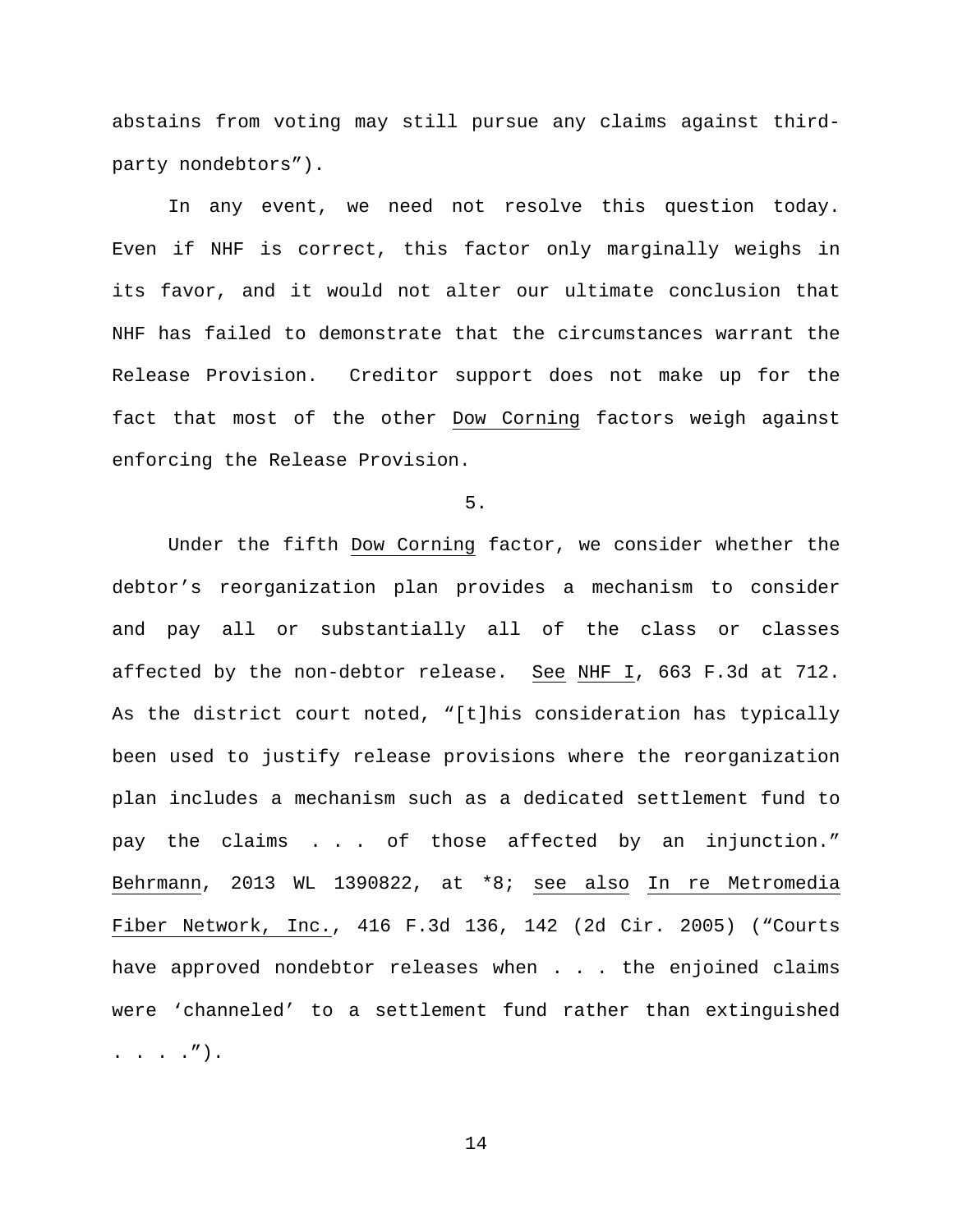For example, we have upheld a release provision in a reorganization plan when the debtor created a separate fund to settle, among other things, untimely claims or those that otherwise failed to comply with applicable procedures. See A.H. Robins Co., 880 F.2d at 700-02. Although there is no per se requirement that a debtor "channel" claims, the absence of such a mechanism can weigh against the validity of a non-debtor release, especially when the result is that the impacted class's claims are extinguished entirely.

The absence of such a mechanism here weighs against the Release Provision. Any donor claims not filed or allowed during the bankruptcy proceedings have simply been extinguished. Thus, NHF's plan lacks an important element of the plan endorsed in A.H. Robins--"a second chance for even late claimants to recover." Id. at 702.

To be sure, NHF provided notice and opportunity for donors to file claims against it during the bankruptcy proceedings. But NHF has provided no evidence--in the form of expert testimony or otherwise--that this process adequately protected the donors' interests. NHF certainly did not encourage donors to participate in the bankruptcy process. See, e.g., J.A. 503 (informing donors in the disclosure statement that NHF would object to any donor-filed claims and that "Donors are not creditors of the Debtor and will have no rights to vote or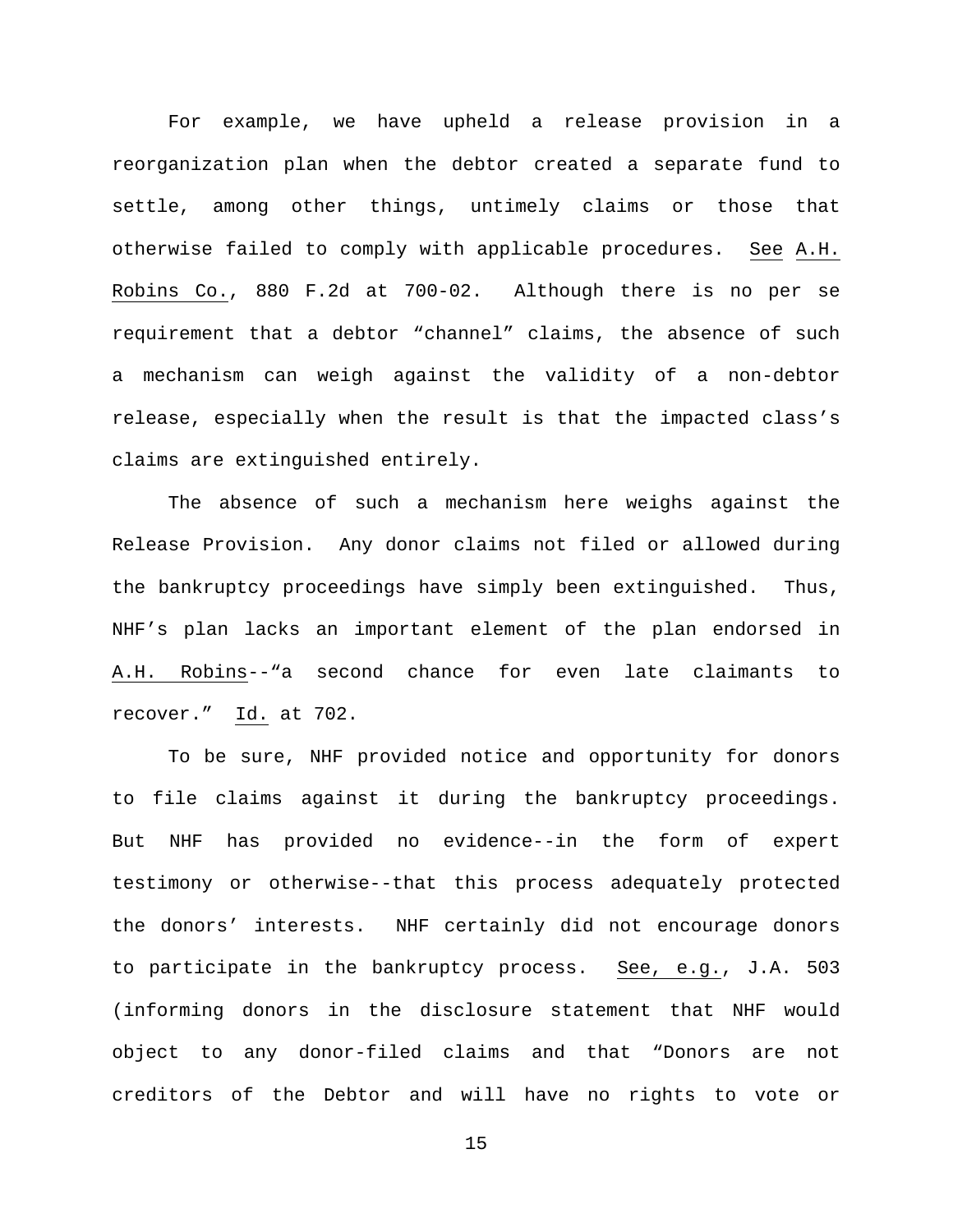reject the Debtor's Plan or receive Distributions under the Plan"). This hardly strikes us as a bona fide effort to ensure the consideration of nearly all of the donor class's claims, and we agree with the district court's conclusion that this factor weighs against the Release Provision.

# 6.

The final substantive Dow Corning factor is whether the plan provides an opportunity for those who chose not to settle to recover in full. NHF I, 663 F.3d at 712.

Our analysis of this factor largely overlaps with the preceding factor. To that effect, we reiterate the import of NHF's failure to provide any mechanism to pay donor claims outside of the bankruptcy proceedings. As the bankruptcy court found, "the very purpose of the Release Provision[] is to . . . preclud[e] any recovery from third party sources outside of the Plan." In re Nat'l Heritage Found., 478 B.R. at 232.

## B.

Our review of the record shows that one factor--the possibility that NHF will have to indemnify its officers and directors for litigation expenses--weighs clearly in favor of the Release Provision. But NHF has failed to provide sufficient evidence that it faces a strong possibility of suits that would trigger its indemnity obligation, much less that such suits would threaten its reorganization. And an indemnity obligation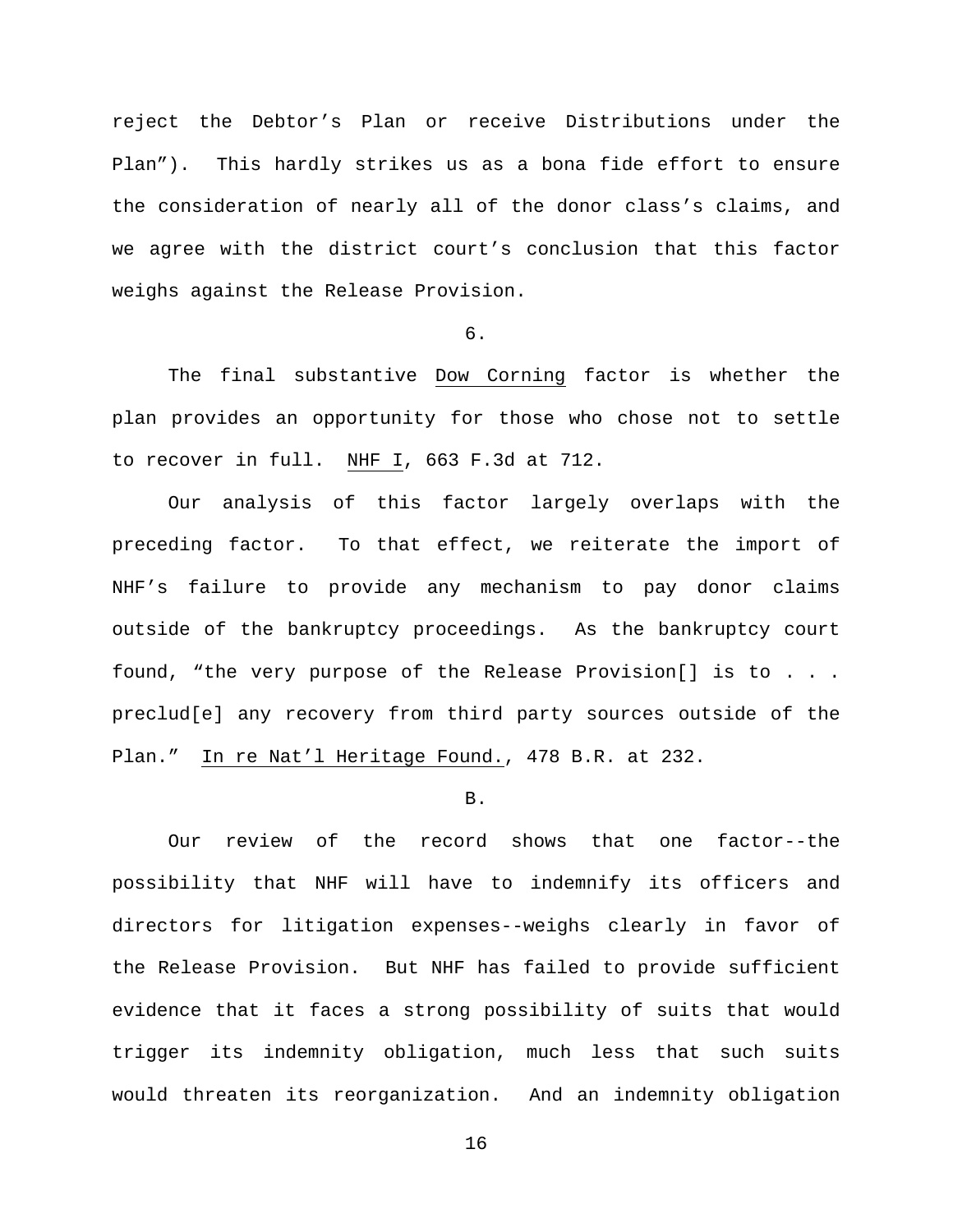is not, by itself, sufficient to justify a non-debtor release. If it were, "third party releases would be the norm, not the exception, in Chapter 11 cases." Id. at 232. Given the extraordinary breadth of this particular release, we are also troubled by NHF's failure to provide a mechanism outside of the bankruptcy process to satisfy donor claims.

In sum, we agree with the district court that NHF has failed to demonstrate that it faces exceptional circumstances justifying the enforcement of the Release Provision in its Reorganization Plan.

We emphasize that our decision is ultimately rooted in NHF's failure of proof rather than circumstance alone. A debtor need not demonstrate that every Dow Corning factor weighs in its favor to obtain approval of a non-debtor release. But, as we noted in NHF I, a debtor must provide adequate factual support to show that the circumstances warrant such exceptional relief, and NHF has failed to do so here.

We also note that NHF is not without options should circumstances change--in particular, if damaging donor suits do materialize. For example, NHF can petition the bankruptcy court to reopen the case. See 11 U.S.C. § 350(b); Fed. R. Bankr. P. 5010; see also Goodman v. Phillip R. Curtis Enters., Inc., 809 F.2d 228, 232 (4th Cir. 1987) (noting that bankruptcy court jurisdiction "is specifically retained to modify a previously